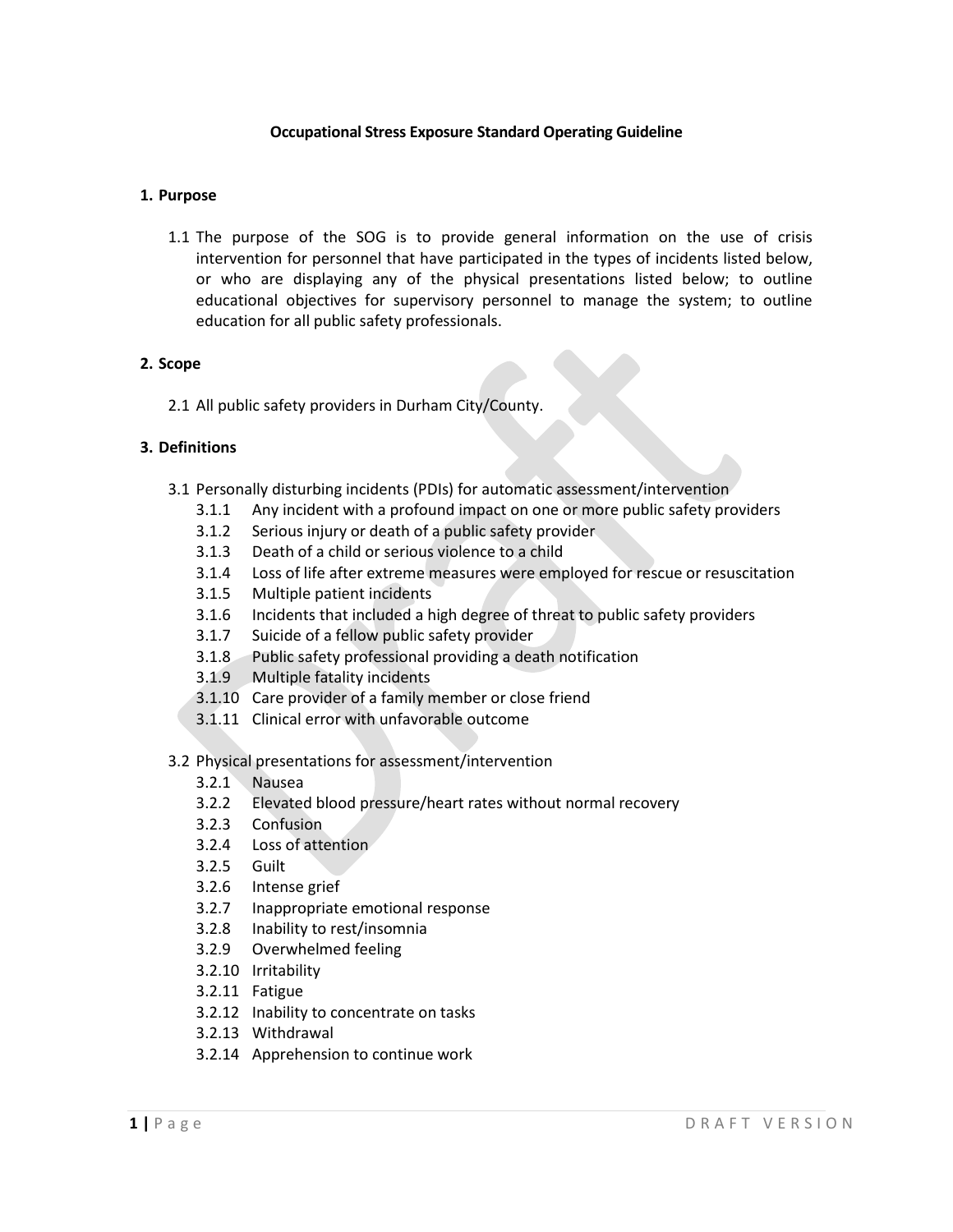## **4. Procedure**

- 4.1 After involvement/exposure to any PDI, a peer support provider that was not involved with the PDI will automatically respond to the receiving hospital, incident location or home station to convene a brief After Action Review (AAR) about the incident. This briefing will focus on the safety and basic needs of the public safety provider and allow for assessment of any physical presentations.
- 4.2 Should the peer support provider assess any positive findings, he/she will contact the on-call administrative chief for referral.
- 4.3 The peer support provider will arrange for transportation of all public safety personnel requiring a briefing to their home station, if not already there. All impacted public safety personnel will remain out-of-service.
- 4.4 The peer support provider may contact the on-call behavioral health professional for a consult if indicated.
- 4.5 Three to four weeks after the PDI, the peer support provider should administer a Trauma Screening Questionnaire (TSQ) to determine if referral to a behavioral health professional is indicated. If more than six positive responses are recorded, a referral to a behavioral health professional is indicated.
- 4.6 If more intensive care is needed, it should be provided by a specialist (psychiatrist, doctoral-level psychologist, licensed clinical social worker or licensed professional counselor) with advanced training and supervised clinical experience in specific evidence-based treatment for PTSD, anxiety disorders and depression.

# **5. Public Safety Provider Education**

All public safety providers will receive education to cover the following topics and objectives:

- 5.1 Under the direction of a behavioral health professional, administer a standardized survey to identify and benchmark current psychological health.
- 5.2 Participation in a session, under the direction of the behavioral health professional, to explain the survey results and provide an understanding of their current status.
- 5.3 Identify PDIs that are related to traumatic stress.
- 5.4 Recognize detrimental coping methods associated with traumatic stress.
- 5.5 Distinguishing optimal coping methods that improve psychological health & promote resiliency.
- 5.6 Understand the "traumatic stress ratio" in public safety providers.